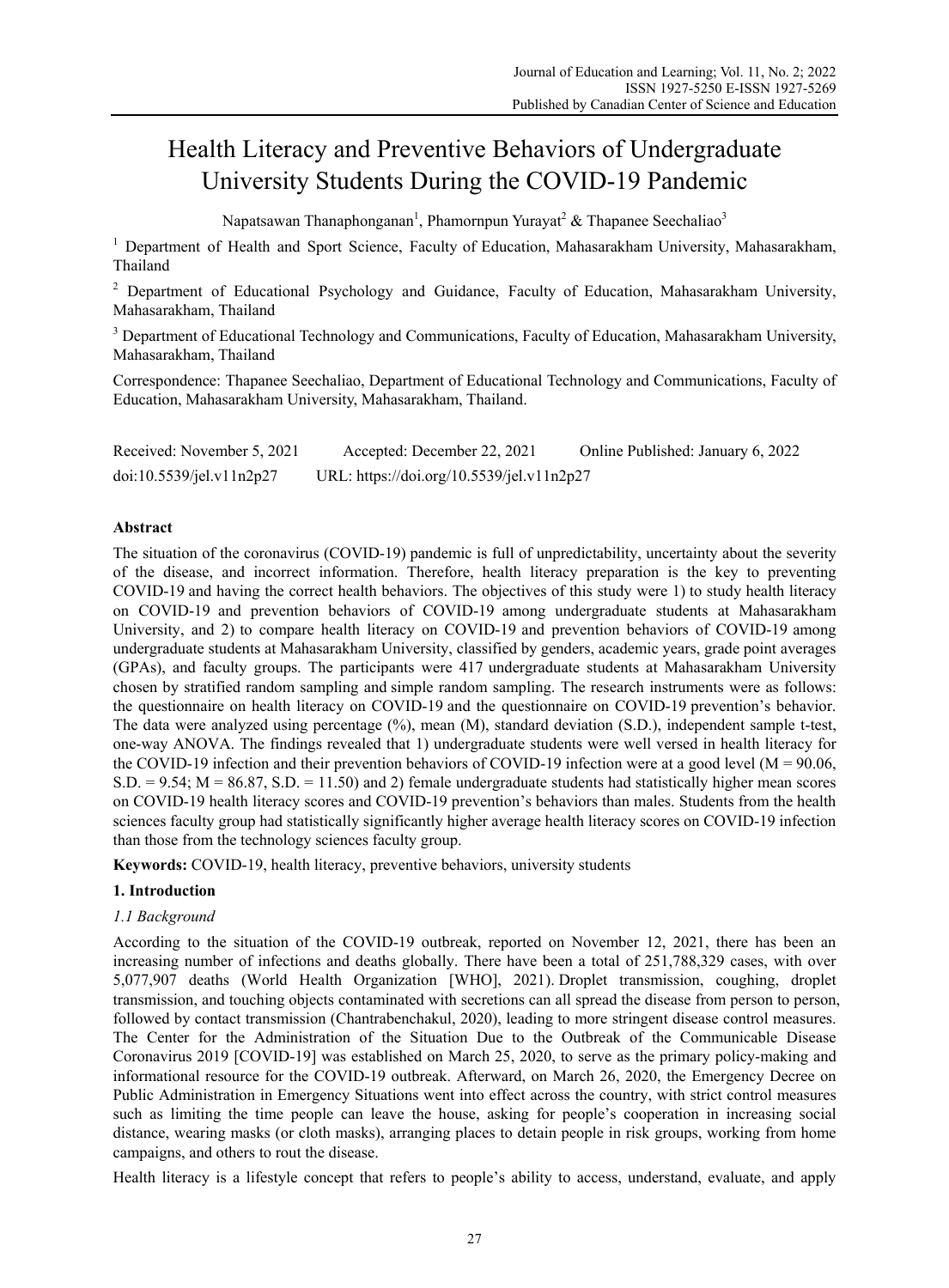health information to consider and make daily decisions about health care, health promotion, and disease prevention to maintain a high quality of life throughout their lives (Cheysuwan, 2017). According to Taylor, Fraser, Bradley, Draper, Metcalfe and Roderick (2017), health literacy is a personal quality that enables people to be knowledgeable, motivated, and capable of accessing, understanding, evaluating, and using health information. Access to health information and services, cognition, communication skills, decision-making skills, self-management, and media literacy are all components of health literacy (Division of Health Education, Department of Health Service Support, 2017). According to the 12th National Health Development Plan (2017−2021), there are plans and methods for reforming health literacy and communication. It reflects the progress and success of all departments' work in health literacy by examining changes in people from various groups, including modifying personal health behaviors that are difficult to happen, and perspectives on health literacy abroad. For example, Europe has assessed health literacy as an influential tool in preventing non-communicable diseases (NCDs) (Sørensen, Van den Broucke, Fullam, Doyle, Pelikan, Slonska, & Brand, 2012). Hence, when the COVID-19 outbreak occurred, it was determined that health literacy was preparedness and was the key to preventing such a disease. Low health literacy has been linked to poor health outcomes such as low self-efficacy, increased mortality, poor health, and decreased quality of life (QOL) (Zheng, Jin, Shi, Duan, Wang, Yu, & Li, 2018). Sørensen, Pelikan, Röthlin, Ganahl, Slonska, Doyle and Falcon (2015) also found that a person's ability to respond to complex health literacy relates to precise health decisions. The universities strive to develop health literacy for this group of students within the specific context of the health literacy necessary to enable individuals to make the right decisions in their daily life situations. Health literacy entails more than just being able to read and follow health manuals, it is a clear indicator of empowerment when it comes to providing access to and the ability to use health information. Besides, it is related to literacy and affects people's knowledge, motivation, and ability to access, understand, evaluate, and apply health information to consider and make daily decisions about health care (Sørensen et al., 2012). As a result, this research aimed to investigate health literacy and use the results to create a manual to promote health literacy and provide students with health literacy knowledge. They also included basic instructions on how to develop learning activities and create environments to promote health literacy and healthy habits. The development of health literacy is related to health outcomes, for example, overall health status reduces health costs, increases knowledge of health, the length of stay in the hospital, and the frequency of using health services. As a result, if the majority of the country's population has a low level of health literacy, the overall situation will suffer. In other words, people are unable to look after their health. As a result, undergraduate students are an important target group for communicating COVID-19 infection information to family members and neighbors. Furthermore, if students can exhibit the proper health behaviors, it is an excellent example of disseminating useful information to the community to comprehend the new way of life in the prevention of COVID-19 infection.

#### *1.2 Purpose of the Study*

The purposes of this research are to 1) investigate health literacy about COVID-19 disease and prevention behaviors of COVID-19 infection among undergraduate students at Mahasarakham University, and 2) compare health knowledge about COVID-19 infection and prevention behavior of COVID-19 infection among undergraduate students at Mahasarakham University classified by genders, GPAs, and faculty groups (humanities and social sciences, technology sciences, and health sciences).

## *1.3 A conceptual Framework*

Health literacy and health behaviors are the knowledge and ability of people to access, understand, evaluate, and apply health information to consider and make daily decisions about health care, health promotion, and disease prevention to have a good quality of life throughout the lifespan (Cheysuwan, 2017). Gender is also an indicator as a social determinant of health (Chirawatkul, 2020), whereas the characteristics and experiences of individuals have both direct and indirect influences on the practice of health-promoting behaviors, and the ability to receive information as well as process baseline data will lead to appropriate health decisions (Parker & Ratzan, 2010; Purakom & Kaewmahingsa, 2013). As a result, as shown in Figure 1. the researcher used it to develop a conceptual framework for this study.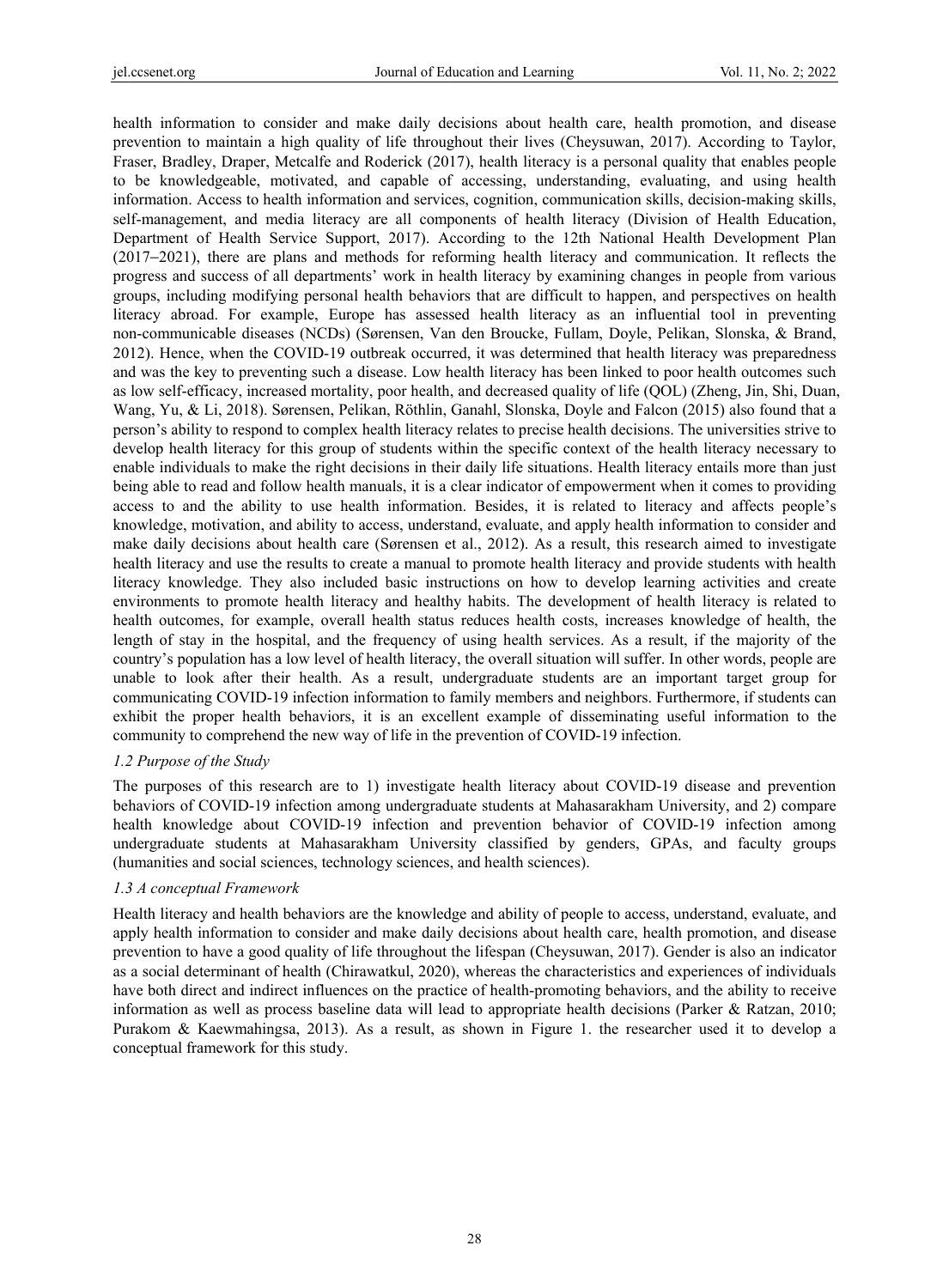

Figure 1. A conceptual framework

# **2. Method d**

This quantitative research aims to study health literacy in all six components and the prevention behaviors of COVID-19 infection among undergraduate students at Mahasarakham University.

## *2.1 Partici ipant*

The samples used in the research were 417 undergraduate students at Mahasarakham University in the academic year 2021, using Yamane's sample size method (Yamane, 1967), with a confidence level of 95% and an allowable percentage of error of 5%. Stratified random sampling was used, and all samples were classified into three groups, namely humanities and social sciences, technology sciences, and health sciences faculty groups. In addition, to provide complete and comprehensive information according to the characteristics of the faculty groups, the samples were taken for simple random sampling by drawing lots. Thus, all sub-samples had equal chances of being selected. As a result, four faculties from the humanities and social sciences, three faculties from technology sciences group, and two faculties from the health sciences faculty groups were chosen.

## 2.2 *Variables*

The independent variables were personal factors consisting of genders, academic years, grade point average (GPA), and faculty groups. The dependent variables referred to (1) health literacy on COVID-19 disease, including six areas of interest: cognitive skills, access to information and health services skills, self-management skills, health communication skills, media literacy skills, decision-making skills, and (2) COVID-19 prevention behavior of Mahasarakham University students.

## 2.3 Research Instrument

The instruments used in this research were 1) the questionnaire of students' health literacy towards COVID-19, consisting of 45 items, and 2) the questionnaire of students' prevention behavior towards COVID-19, which consisted of 20 items. Both questionnaires were developed from three different sources, as follows: (1) TOFHLA scale (Parker, Baker, Williams, & Nurss, 1995). (2) The Rapid Estimate of Adult Literacy in Medicine (REALM), developed for the diagnosis and identification of patients with low levels of health literacy (Murphy, Davis, Long, Jackson, & Decker, 1993). And (3) The Functional Communication and Critical Health Literacy Scales (FCCHL), which assesses the level of fundamental health literacy in patient communication and judgment. It was used to measure the level of health literacy of diabetics according to the Nutbeam concept (Ishikawa, Takeuchi, & Yano, 2008). After adjusting the content of the questionnaire to match the undergraduate students, the questionnaire for students' health literacy towards COVID-19 was developed and divided into six areas: cognitive skills, access to information and health services skills, health communication skills, self-management skills, media literacy skills, and decision-making skills. The questionnaire was designed in a true-false test for cognitive skills, while the rest was a five-level rating scale. Furthermore, a five-level rating scale was used to characterize the questionnaire of students' COVID-19 prevention behaviors. Further, experts were asked to validate the quality of content validity and the index of item objective congruence (IOC) by selecting an assessment with a value of 0.60–1.00. Afterward, the questionnaire was tested with 50 undergraduate students to determine validity by analyzing item discrimination using item-total correlation and Cronbach's alpha coefficient. Based on the results of students' health literacy towards COVID-19, the discrimination of cognitive skills ranged between 0.21 and 0.71, and the reliability was 0.87. In addition, discrimination in access to information and health services, health communication skills, self-management skills, and media literacy skills ranged from 0.40–0.76 with a 0.91 reliability. For decision-making skills, the discriminant power ranged from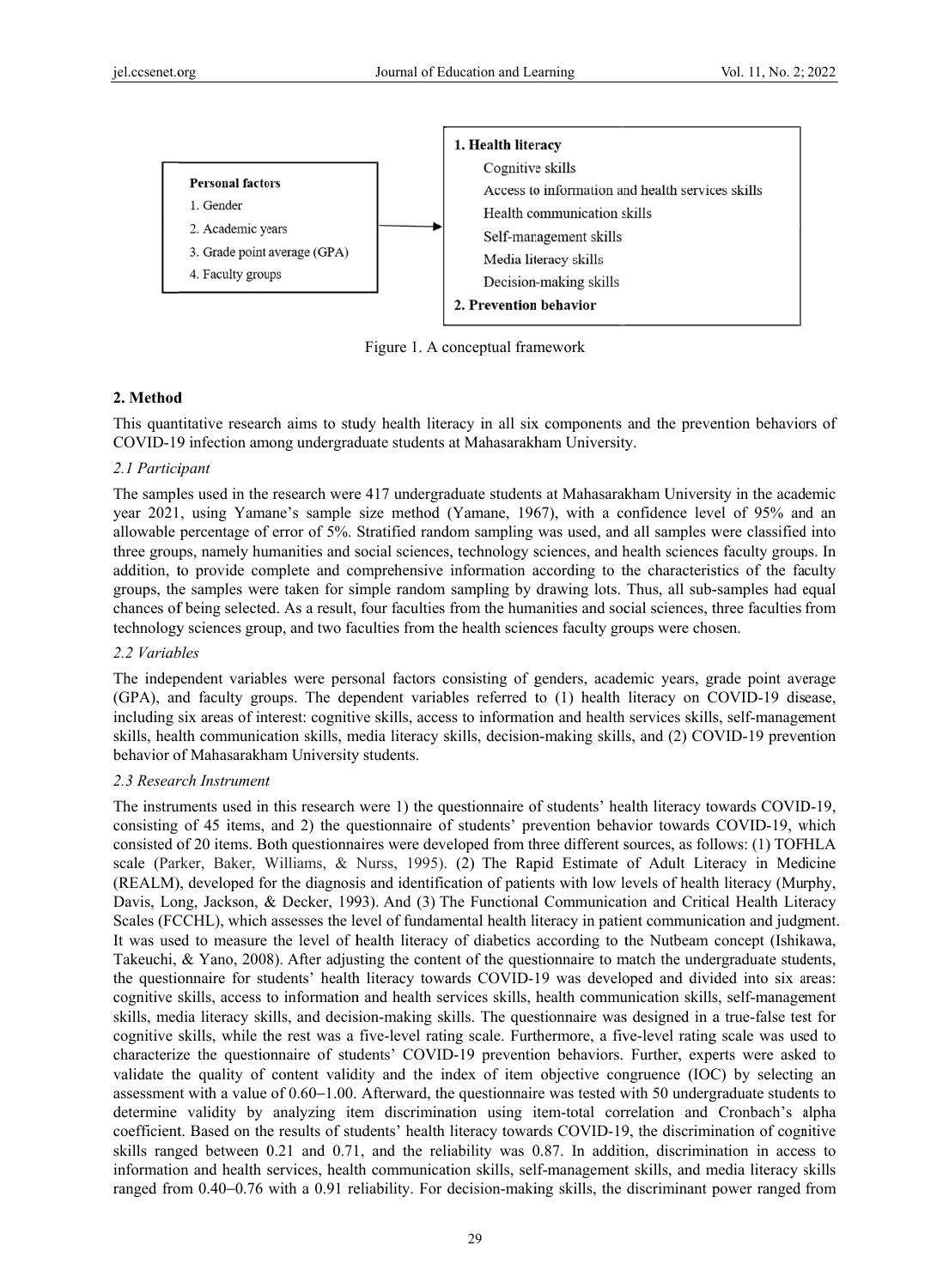0.44 to 0.90, and the reliability was 0.95. In addition, the discrimination of the questionnaire of students' prevention behaviors towards COVID-19 was between 0.28−0.71, and the reliability was 0.91.

# *2.4 Data Collection*

The researchers communicated with the sample group via the cooperation request form to collect and analyze the data. When collecting data, the researchers introduced themselves, clarified the research objectives, and requested cooperation and protection of the sample groups' rights. The researchers distributed the questionnaire between July and September 2021, after the sample agreed to cooperate. The researchers used stratified random sampling to control for selection bias introduced by the sampling procedure. Additionally, the researchers used random sampling to ensure the equal distribution of samples across academic years and genders by dividing the quota of academic years and gender equality and collecting responses, verifying the accuracy of the information, and obtaining complete data for further analysis.

# *2.5 Data Analysis*

This study used descriptive statistics such as percentage (%), mean (M), and standard deviation (S.D.), as well as the independent sample t-test and one-way ANOVA to compare groups by gender, academic year, faculty group, and GPAs.

# *2.6 Ethical Considerations*

This research study was approved by the Human Research Ethics Committee of Mahasarakham University (No. 168-095/2021), issued on May 20, 2021. All information was kept confidential.

# **3. Results**

The research results were divided into four parts as follows:

# *3.1 Demographic Data Regarding the Participants*

Most of the respondents in this research were females (58.3%), and most were second-year students (26.1%). The majority were students from the Humanities and Social Sciences faculty group (62.1%). In addition, most of them were students with a GPA of 3.01−3.50 (38.1%).

*3.2 Analysis of the Average Score on the Level of COVID-19 Health Literacy and Prevention Behaviors of COVID-19 of Undergraduate Students at Mahasarakham University* 

Table 1. Analysis of the average score on the level of health literacy and prevention behaviors on COVID-19 of undergraduate university students

| <b>Personal Factor</b>         | <b>Level of Health Literacy</b> |       |         | <b>Prevention Behaviors</b> |       |           |  |
|--------------------------------|---------------------------------|-------|---------|-----------------------------|-------|-----------|--|
|                                | M                               | S.D.  | Meaning | M                           | S.D.  | Meaning   |  |
| 1. Genders                     |                                 |       |         |                             |       |           |  |
| Male                           | 87.87                           | 9.92  | Good    | 85.05                       | 11.99 | Good      |  |
| Female                         | 91.62                           | 8.95  | Good    | 88.18                       | 10.98 | Good      |  |
| 2. Academic Years              |                                 |       |         |                             |       |           |  |
| Year 1                         | 90.30                           | 8.55  | Good    | 87.24                       | 10.41 | Good      |  |
| Year 2                         | 90.29                           | 10.36 | Good    | 86.21                       | 12.59 | Good      |  |
| Year 3                         | 90.13                           | 9.41  | Good    | 86.38                       | 12.11 | Good      |  |
| Year 4                         | 89.46                           | 9.84  | Good    | 87.74                       | 10.75 | Good      |  |
| 3. Faculty groups              |                                 |       |         |                             |       |           |  |
| Humanities and Social Sciences | 90.16                           | 9.30  | Good    | 86.42                       | 11.45 | Good      |  |
| Technology sciences            | 88.64                           | 10.18 | Good    | 86.39                       | 12.42 | Good      |  |
| <b>Health Sciences</b>         | 93.11                           | 8.59  | Good    | 90.77                       | 8.43  | Good      |  |
| 4. Grade Point Averages (GPAs) |                                 |       |         |                             |       |           |  |
| Lower than 2.00                | 85.50                           | 5.45  | Fair    | 93.25                       | 9.22  | Very good |  |
| $2.01 - 2.50$                  | 87.29                           | 11.17 | Good    | 86.65                       | 14.28 | Good      |  |
| $2.51 - 3.00$                  | 89.13                           | 9.87  | Good    | 86.88                       | 12.64 | Good      |  |
| $3.01 - 3.50$                  | 91.30                           | 9.08  | Good    | 86.90                       | 9.91  | Good      |  |
| $3.51 - 4.00$                  | 90.76                           | 8.73  | Good    | 86.65                       | 11.16 | Good      |  |
| Total                          | 90.06                           | 9.55  | Good    | 86.87                       | 11.50 | Good      |  |

*Note*.  $N =$  Number of samples;  $M =$  Mean;  $S.D.$  = Standard Deviation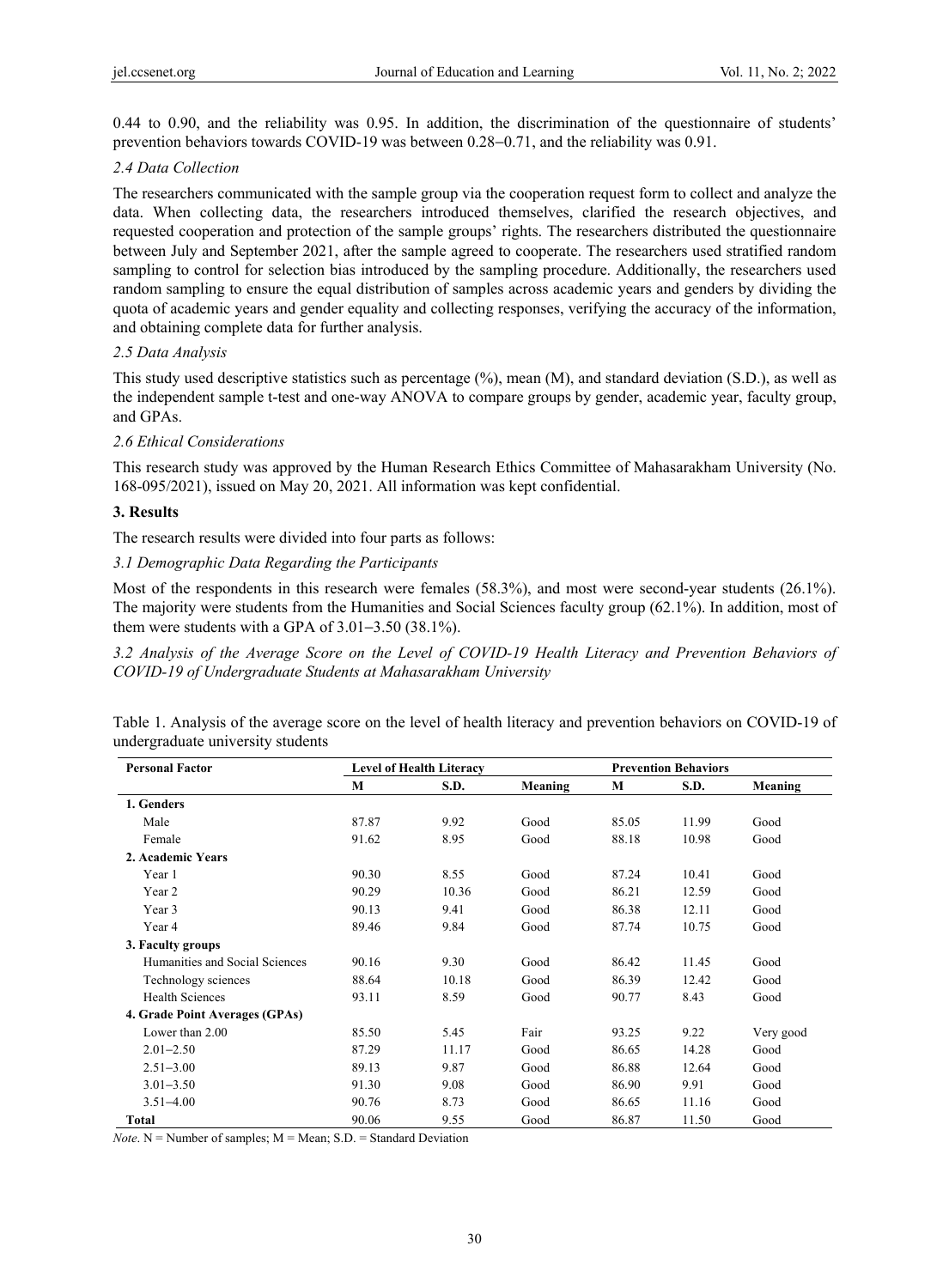According to the results of Table 1, female students had the highest average score at a good level of health literacy on COVID-19 ( $M = 91.62$ ). First-year students achieved the average score ( $M = 90.30$ ). The health sciences faculty group had the highest average score  $(M = 93.11)$ , and students with GPAs ranging from 3.01−3.50 had the highest average of health literacy (M = 91.30). Furthermore, for prevention behaviors on COVID-19, female students had the highest average score at a good level  $(M = 88.18)$ . Students in their fourth year had the highest average score (M = 87.74), followed by students from the health science faculty group (M = 90.77). Students with GPAs less than 2.00 had the highest average score ( $M = 93.25$ ).

*3.3 Comparison of Health Literacy Scores and Preventive Behaviors on COVID-19 of Undergraduate Students at Mahasarakham University Classified by Genders, Academic Years, GPAs, and Faculty Groups* 

Table 2. Comparison of scores on health literacy on COVID-19 of undergraduate university students classified by genders, academic years, GPAs, and faculty groups

| <b>Personal Factor</b>     |                | M        | S.D. | t        | $Sig*$   |                                              |                                          |  |
|----------------------------|----------------|----------|------|----------|----------|----------------------------------------------|------------------------------------------|--|
| Gender                     | Male           | 87.87    | 9.92 | $-4.029$ | $.000**$ | Females are significantly higher than males. |                                          |  |
|                            | Female         | 91.62    | 8.95 |          |          |                                              |                                          |  |
| <b>Source of Variation</b> |                | SS       | df   | MS       | F        | $\text{Sig}^{\star}$                         | <b>Pairwise Comparison</b>               |  |
| Academic                   | Between Groups | 47.70    | 3    | 15.90    | .174     | .914                                         | There is no significant difference.      |  |
| Year                       | Within Groups  | 37788.92 | 413  | 91.50    |          |                                              |                                          |  |
|                            | Total          | 37836.62 | 416  |          |          |                                              |                                          |  |
| Faculty                    | Between Groups | 642.74   | 2    | 321.37   | 3.577    | $.029*$                                      | The health sciences faculty group was    |  |
|                            | Within Groups  | 37193.88 | 414  | 89.84    |          |                                              | significantly higher than the technology |  |
|                            | Total          | 37836.62 | 416  |          |          |                                              | sciences faculty group.                  |  |
| GPAs                       | Between Groups | 839.47   | 4    | 209.87   | 2.337    | .055                                         | There is a significant difference.       |  |
|                            | Within Groups  | 36997.15 | 412  | 89.80    |          |                                              |                                          |  |
|                            | Total          | 37836.62 | 416  |          |          |                                              |                                          |  |

*Note.* \*\*  $P < 0.01$ , \*  $P < 0.05$ .  $M =$  Mean; S.D. = Standard Deviation;  $t =$  The independent sample t-test; Sig = significant; SS = Sum of Square;  $df$  = degrees of freedom; MS = Mean of Square; F = One-way ANOVA.

Table 2 revealed that female undergraduate university students had a statistically significantly higher mean COVID-19 health literacy score than males at .01. Students belonging to different faculty groups had mean scores on health literacy scores on COVID-19 that were statistically different at the .05 level. When comparing the pairs, the health sciences faculty group

| <b>Personal Factor</b>     |         | M         | S.D.           | t         | $\text{Sig}^*$ |                                              |                                     |
|----------------------------|---------|-----------|----------------|-----------|----------------|----------------------------------------------|-------------------------------------|
| Genders                    | Male    | 85.05     | 11.99          | $-2.767$  | $.006**$       | Females are significantly higher than males. |                                     |
|                            | Female  | 88.18     | 10.98          |           |                |                                              |                                     |
| <b>Source of Variation</b> |         | <b>SS</b> | df             | <b>MS</b> | F              | Sig <sup>*</sup>                             | <b>Pairwise Comparison</b>          |
| Academic                   | Between | 161.69    | 3              | 53.90     | .406           | .749                                         | There is no significant difference. |
| Years                      | Groups  |           |                |           |                |                                              |                                     |
|                            | Within  | 54860.58  | 413            | 132.83    |                |                                              |                                     |
|                            | Groups  |           |                |           |                |                                              |                                     |
|                            | Total   | 55022.26  | 416            |           |                |                                              |                                     |
| Faculties                  | Between | 748.17    | $\overline{2}$ | 374.09    | 2.854          | .059                                         | There is no significant difference. |
|                            | Groups  |           |                |           |                |                                              |                                     |
|                            | Within  | 54274.09  | 414            | 131.10    |                |                                              |                                     |
|                            | Groups  |           |                |           |                |                                              |                                     |
|                            | Total   | 55022.26  | 416            |           |                |                                              |                                     |
| GPAs                       | Between | 169.62    | 4              | 42.40     | .319           | .866                                         | There is no significant difference. |
|                            | Groups  |           |                |           |                |                                              |                                     |
|                            | Within  | 54852.65  | 412            | 133.14    |                |                                              |                                     |
|                            | Groups  |           |                |           |                |                                              |                                     |
|                            | Total   | 55022.26  | 416            |           |                |                                              |                                     |

Table 3. Comparison of scores on health literacy on COVID-19 of undergraduate university students classified by genders, academic years, GPAs, and faculty groups

*Note*. \*\* P < 0.01.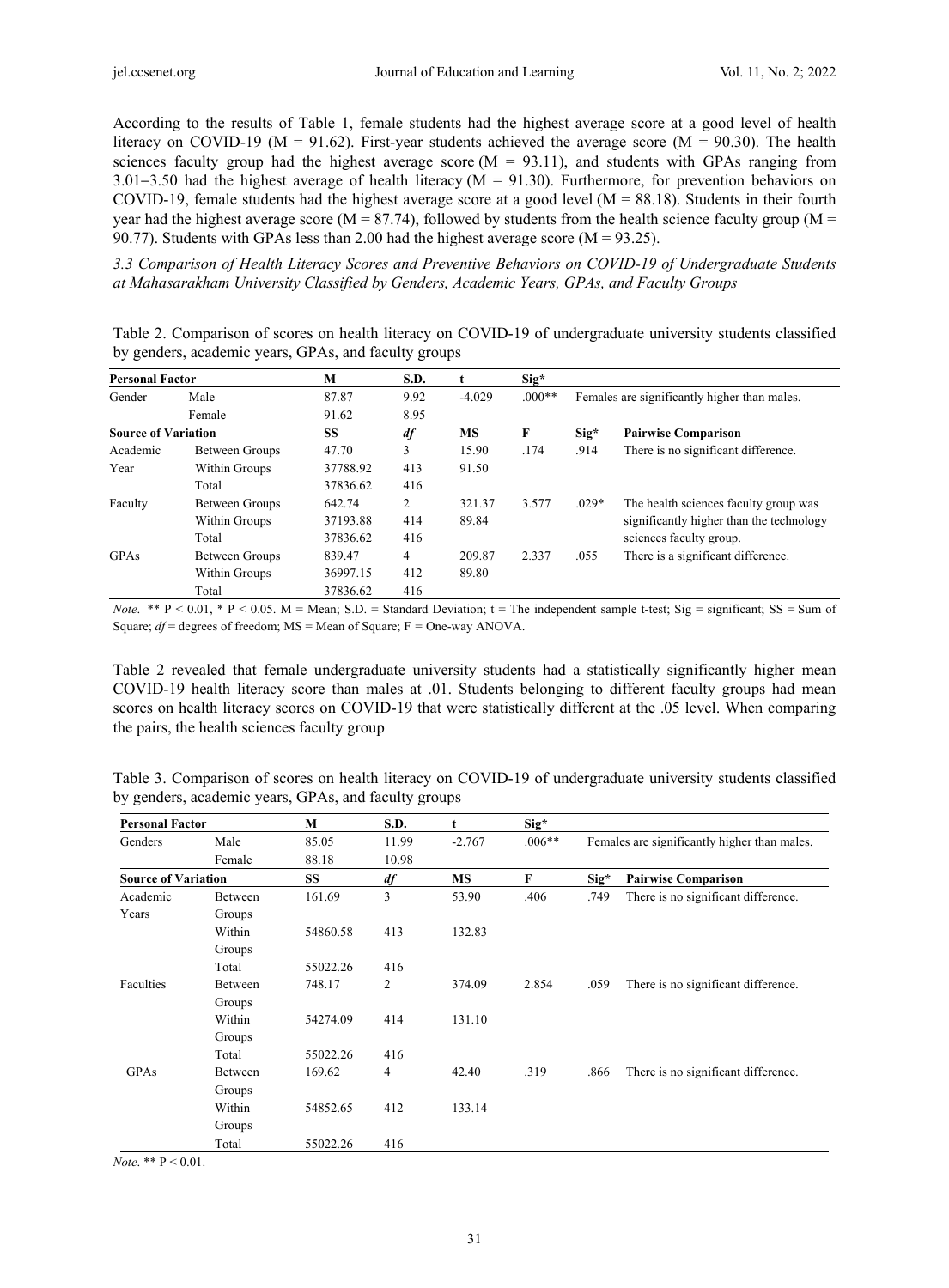Table 3 revealed that female undergraduate university students had a statistically significantly higher mean COVID-19 prevention behaviors than males at the .01 level.

## **4. Discussion**

The researchers discussed the results according to the research objectives as follows:

*4.1 Undergraduate Students' Health Literacy and Preventive Behaviors on COVID-19* 

This study revealed that undergraduate university students had a good understanding of the COVID-19 infection and its health implications. It demonstrated that the students had a sufficient level of health literacy and the ability to take effective COVID-19 prevention measures. Additionally, health literacy also refers to the ability and skill to access information, knowledge, and understanding for analysis, evaluation, and self-management, as well as the ability to advise on personal, family, and community health issues for good health. It promotes good health and well-being. People can achieve sustainable and healthy behaviors by enabling them to make better-informed decisions about appropriate health practices (Santos, Sá, Couto, & Hespanhol, 2017). Based on the fact that both the public and private sectors disseminate information about the virus prevention situation. In addition, the students, the samples of this study, have learned through various subjects, especially in the quality of life and the environment, in the General Education program, which includes courses about health literacy related to health promotion and health care. As a result, the students had a good average score for health literacy on the COVID-19 infection. It is consistent with research findings that the subjects have a good or a sufficient level of health literacy on COVID-19 (Silva & Santos, 2021; Luevanich, Naklong, Surachetkomson, Ngansakul, Wong-utai, Khoka, & Muranic, 2021).

The finding showed that the level of COVID-19 prevention behaviors of undergraduate university students was good. Furthermore, they exhibited correct behaviors in preventing COVID-19 infection, and the students' behaviors were aimed at keeping them from becoming ill with COVID-19. According to Thianthavorn and Chitiang (2021), there is a link between health literacy and disease prevention behaviors. If people in the community lack the proper knowledge, including complete information, it will affect their awareness of taking care of themselves and their families to avoid infection. It will hasten the spread of the pandemic because respiratory infections are easily transmitted if not prevented, causing people great anxiety and panic (Glomjai, Kaewjiboon, & Chachvarat, 2020). Following the findings of Waehayi's (2020) study, which discovered that adolescents in Yala Province had a high level of COVID-19 prevention behaviors, however, it contradicted the findings of Weerakhachon, Kwanpichit, Nawsuwan, and Singweratham (2020), who discovered that the COVID-19 prevention behavior of medical personnel in medical centers in the southern border provinces was at the highest level. Because they were medical and public health personnel involved in people's health care, there was a fear of contracting COVID-19, as well as a fear of violence. Furthermore, the agency's recognition reflected COVID-19 prevention behavior at the highest level. Besides, it contradicted the findings of Thinthavorn and Chitiang (2021), who found that COVID-19 prevention behavior among university-age students was moderate. As a result, it is possible to conclude that COVID-19 health literacy is the key to effective medical prevention. COVID-19 health literacy assists university students and other groups of the population in better controlling the prevention and spread of the disease, which results in better health behaviors.

*4.2 Comparison of Average Scores on COVID-19 Health Literacy and Preventive Behaviors Against COVID-19 Infection of Students at Mahasarakham University Classified by Genders, Academic Years, GPAs, and Faculty Groups* 

The findings revealed a statistically significant difference in COVID-19 health literacy and COVID-19 infection prevention behaviors among undergraduate university students of different genders, with females having a statistically significantly higher mean score for health literacy than males at the .01 level. Gender is a social determinant of health. It encompasses the nature of gender in terms of health, illness, disease, prevention, and treatment, such as men's alcohol and substance abuse, being more violent than women, committing more suicides, but receiving useless mental health services (Chirawatkul, 2020). It is in line with a recent study from China's Center for Disease Control and Prevention (CDC); which found that while men and women have similar COVID-19 infection rates, their mortality rates differ significantly. Males died 2.8 %, while females died 1.7 %, indicating that men and women in some cultures had different healthcare behaviors. It's also one of the reasons why men are more likely than women to become ill and die from COVID-19 (https://www.bbc.com/thai/international-51688656). Female Chinese students had a better understanding of disease and prevention than male students, according to Gao's (2020) research. Consistent with Gao's (2020) study, female students in China had a greater understanding of disease and prevention than male students, similar to what Silva and Santos (2021) claimed in their study that females were associated with better knowledge and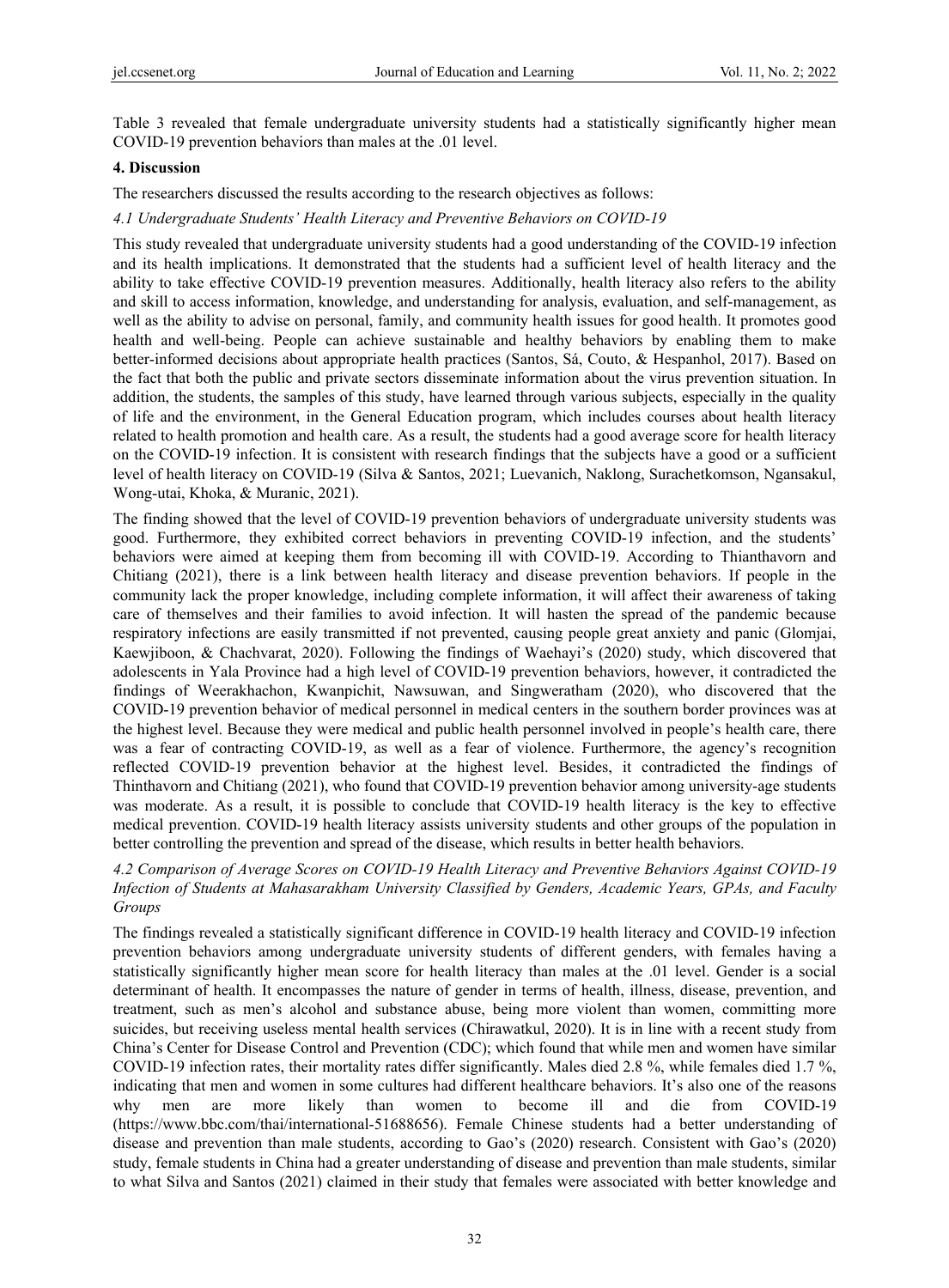#### attitudes.

The study showed that when comparing the average score of health literacy for COVID-19 disease with different faculty groups, it revealed that undergraduate students at Mahasarakham University, in particular, faculty groups had significantly different mean scores of COVID-19 health literacy at a .05 level. The health sciences faculty group had higher mean scores in health literacy than the humanities and social science and technology sciences faculty groups, with statistical significance. That is because the health sciences faculty group consists of the Faculty of Nursing, Faculty of Pharmacy, Faculty of Public Health, Faculty of Medicine, and Faculty of Veterinary Medicine, is a group of faculties related to public health and medicine. They must graduate to become public health personnel to take care of people's health in the future and must be able to provide health care to the people. Along with the health sciences faculty group, there are teaching and learning programs that focus on health promotion in both curriculum and general education courses, including elective courses, resulting in a link to quality integration between basic skills, health literacy, and health promotion behavior that results in being ready to study or do other activities. This is in line with a study by Purakom and Kaewmahingsa (2013), which found that students in faculties with health-related activities had different health-promoting behaviors than those in faculties without activities. Students from various faculties study-specific health-related subjects that reflect a variety of health concerns. Similarly, the findings of this study supported Gao's (2020) finding that medical students in China had a better understanding of COVID-19 than non-medical students. It influenced attitudes and practices regarding COVID-19 prevention and control. Similarly, according to Silva and Santos (2021), students studying in the health field had better knowledge and attitudes.

### **5. Conclusion**

This study showed that though undergraduate students at Mahasarakham University had health literacy for the COVID-19 infection and their preventive behaviors against the infection were at a good level, male undergraduate students were less knowledgeable about health than females. Further, students from the humanities and social sciences and the technology sciences faculty groups had less health literacy than the health sciences faculty group. Thus, the university should create a manual or a program to develop health literacy on the COVID-19 to prevent disease, treat, and promote the health of students, their families, and society, with an emphasis on male students and undergraduate students in the humanities, social sciences, and technology sciences faculty groups. Health literacy for COVID-19 will improve students' behaviors in preventing infection and their ability to control COVID-19 spread. Additionally, students can use their health literacy to advise family, friends, and the community on how to stay healthy.

## **Acknowledgments**

This research project is financially supported by the Faculty of Education, Mahasarakham University.

## **References**

- Chantrabenchakul, W. (February 11, 2020). *Prevention of Coronavirus Infection 2019*. Updated from the 23rd Chulalongkorn Symposium on "Awareness is better than panic, learn and prevent corona virus. 2019", https://doi.org/10.32964/TJ20.10
- Cheysuwan, W. (2017). Knowledge of health: Concepts and applications to Nursing Practice Health Literacy: Concept and Application for Nursing Practice. *Royal Thai Navy Medical Journal*, *44*(3), 183−197.
- Chirawatkul, S. (2020). Gender Sensitiveness in Nursing Practice. *Journal of Thailand Nursing and Midwifery Council*, *35*(3), 5−16. Department of Disease Control. (2021, 15 November). COVID-19 report, daily information in Thailand. Retrieved from https://ddc.moph.go.th/viralpneumonia/
- Division of Health Education, Department of Health Service Support. (2017). *Assessment of health literacy and health behaviors according to the 3E 2S principles of working age groups 15*−*59 years of age for fiscal year 2017*. Nonthaburi: Department of Health Service Support.
- Gao, Z., Ying, S., Liu, J., Zhang, H., Li, J., & Ma, C. (2020). A cross-sectional study: Comparing the attitude and knowledge of medical and non-medical students toward 2019 novel coronavirus. *Journal of Infection and Public Health*, *13*(10), 1419−1423. https://doi.org/10.1016/j.jiph.2020.06.031
- Glomjai, T., Kaewjiboon, J., & Chachvarat, T. (2020). Knowledge and Behavior of People regarding Self-care Prevention from Novel Coronavirus 2019 (COVID-19). *Journal of Nursing, Public Health, and Education*, *21*(2), 29−39.
- Ishikawa, H., Takeuchi, T., & Yano, E. (2008). Measuring functional, communicative, and critical health literacy among diabetic patients. *Diabetes Care*, *31*(5), 874−879. https://doi.org/10.1037/t72407-000